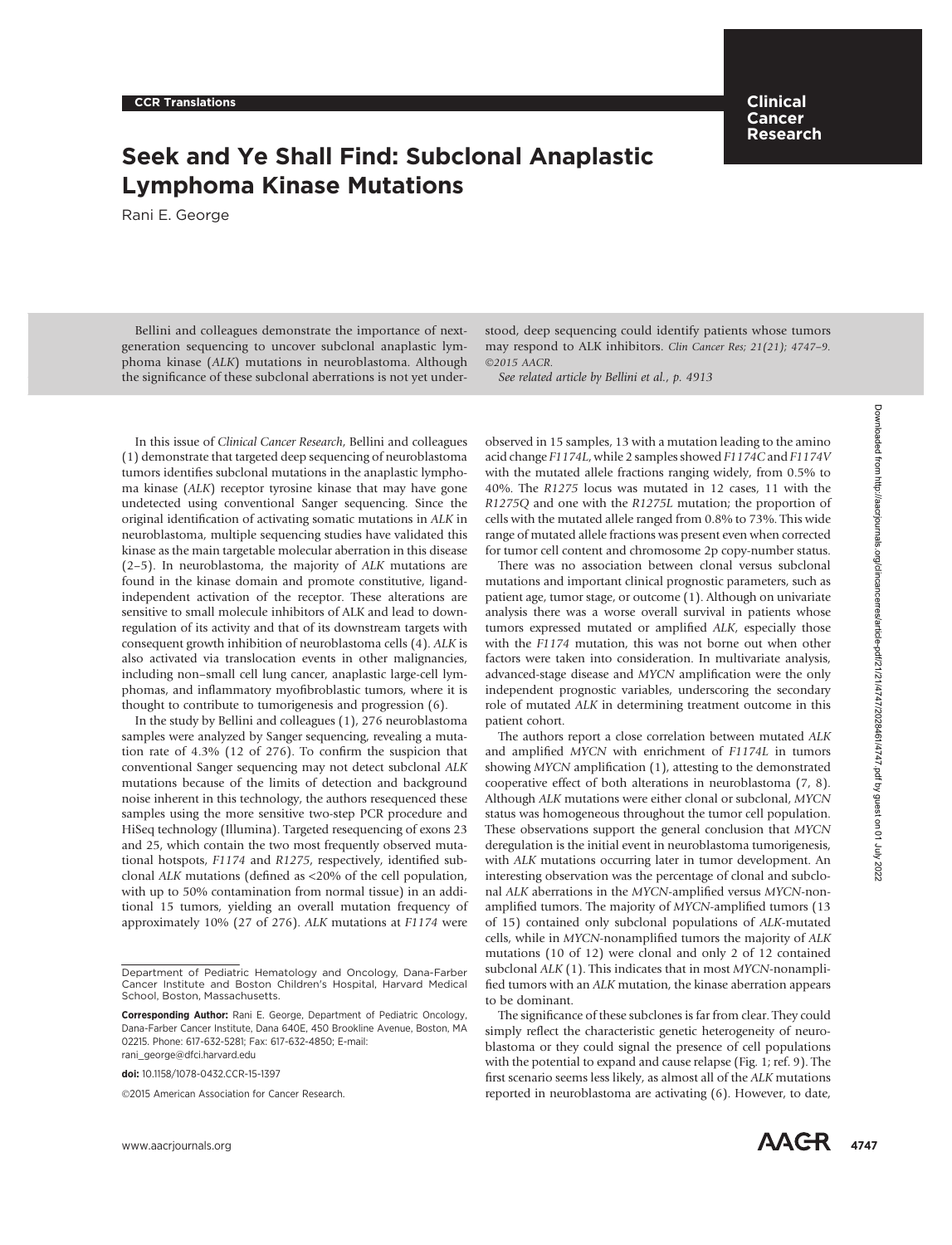

#### Figure 1.

Possible origins of ALK mutations detected at relapse. A, ALK-mutated cells can be clonal and form the dominant transformed population. These mutations can be identified through conventional sequencing methods. At relapse, these clonal populations retain their dominance, although the possibility of their replacement by clones bearing new mutations cannot be excluded. B, ALK-mutated cells are subclonal at diagnosis and could be either eradicated or evolve and expand at relapse to form the dominant transformed population. These mutations at diagnosis can be missed through conventional sequencing and will need to be searched for through advanced sequencing techniques. C, tumors without ALK mutations at diagnosis but in which ALK mutations arise de novo after treatment.

there is no experimental evidence that tumors containing malignant subclones have different growth properties or respond differently to ALK inhibitors. The numbers of patients used to determine clinical correlations in the Bellini study was relatively small, and repeat tumor biopsies were not available at relapse, eliminating opportunities to track the fate of subclonal ALK mutations that were uncovered in the diagnostic samples. Two earlier studies reported a higher frequency of ALK mutations at relapse, some of which were present at diagnosis but were below the limits of detection using standard sequencing methods (10, 11). For example, Schleiermacher and colleagues (10) compared 54 paired tumors at diagnosis and relapse and identified 14 ALK mutations, 5 of which were not detected at diagnosis. Deep sequencing revealed subclonal ALK mutations in 2 of 4 diagnostic samples. Moreover, in a recently published study by Eleveld and colleagues (11), in which whole-genome sequencing of 23 paired diagnostic and relapse samples was performed, 10 cases with ALK mutations were identified, of which 3 were not detected in the primary tumor. Ultra-deep sequencing and PCR-based methods identified two of the three being present at low frequency in the primary tumor (11). These examples, as well as the reported establishment of a fully ALK-mutated cell line from a primary tumor containing a subclonal ALK-mutated population (10), are suggestive of clonal evolution, but need to be validated in larger cohorts and through experimental methods. Therefore, whether the higher frequency of ALK mutations

seen at relapse reflects those already present at diagnosis or whether they emerged during the development of relapse is a key question that needs to be addressed. It is possible that subclonal ALK mutations at diagnosis may not be effectively targeted by standard chemotherapy and therefore continue to evolve, eventually contributing to relapse.

The presence of subclonal ALK mutations at diagnosis becomes especially important in cases with MYCN amplification, where the majority of ALK-mutated cells were subclonal (1). If these patients are to benefit from the administration of an ALK inhibitor at diagnosis, to prevent ALK-mutated clones from becoming dominant at relapse, it is critical that subclonal ALK mutations are not missed during the initial analysis of the tumor. Sanger sequencing has been used widely in clinical laboratories for the analysis of mutations, but its sensitivity is such that only 20% to 30% of mutated alleles in a wild-type background are detected (12). As more sophisticated technologies become available, such as droplet digital PCR and nextgeneration sequencing techniques with the potential of detecting mutated allele fractions as low as 0.2%, as previously reported by the authors (10), it should be possible to replace Sanger and other conventional methods for identifying subclonal ALK mutations. Most importantly, this enhanced capability will make it possible to accurately track subclonal ALK mutations from diagnosis to relapse through repeated tumor sampling to establish their clinical relevance. For instance, if the